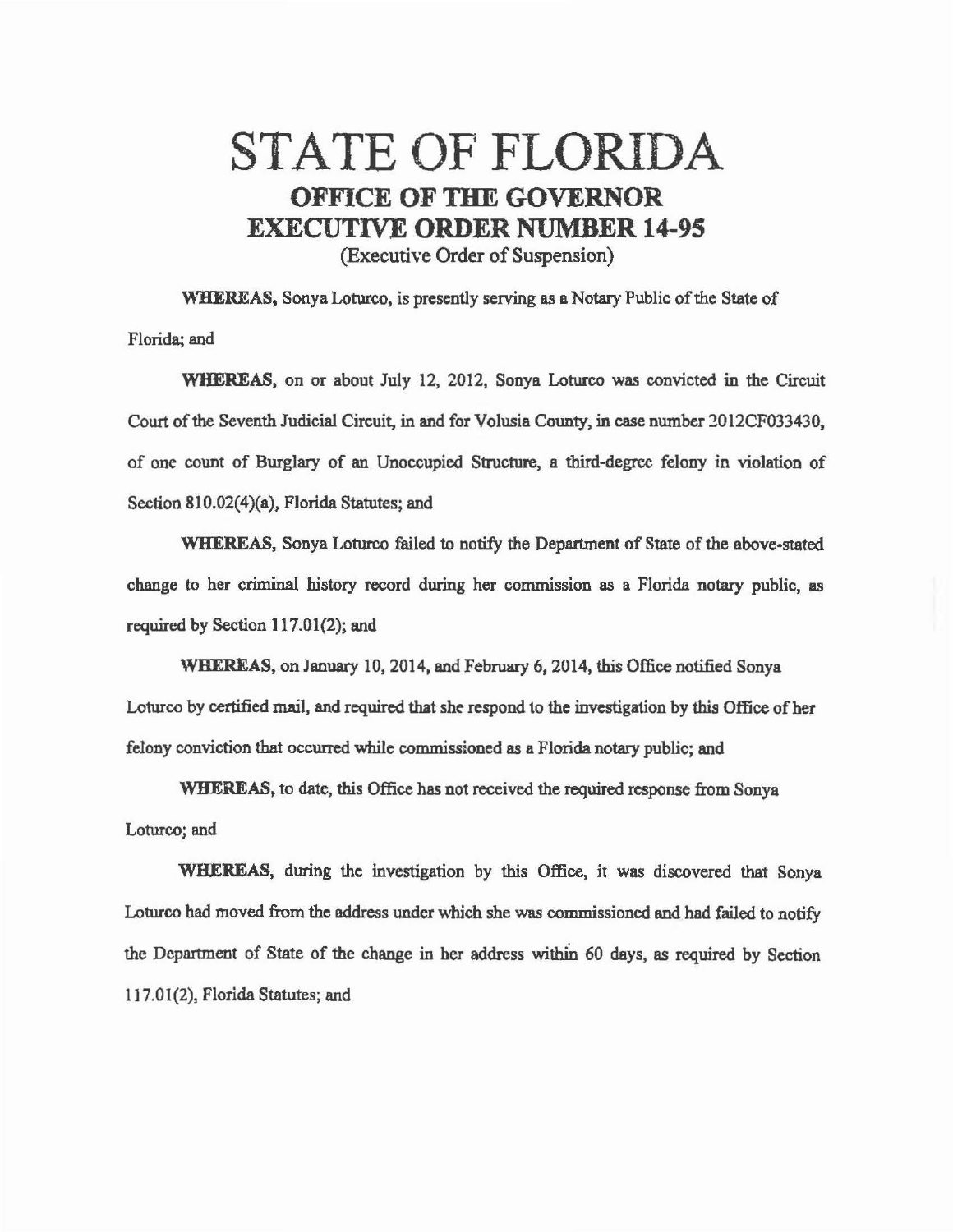WHEREAS, the Governor is authorized by Article IV, Section 7 of the Florida Constitution to suspend from office by executive order an appointed public official for the commission of a felony; and

WHEREAS, it is in the best interests of the citizens of the State of Florida that Sonya Loturco be immediately suspended from the public office, which she now holds, upon the grounds set forth in this Executive Order;

NOW, THEREFORE, I, RICK SCOTT, Governor of Florida, pursuant to Article IV, Section 7 of the Florida Constitution and Section 117.01(4), Florida Statutes, find and state as follows:

- A. Sonya Loturco is a duly appointed Notary Public of the State of Florida, pursuant to Section 117.01, Florida Statutes.
- B. Sonya Loturco is commissioned as a Florida notary public from August 24, 2010, through August 23, 2014.
- C. Sonya Loturco was convicted of a felony in Volusia County in 2012, while commissioned as a Florida notary public.
- D. Sonya Loturco failed to notify the Department of State of the change to her criminal history record following her felony conviction in Volusia County in 2012, as required by Section 117.01(2), Florida Statutes.
- E. Sonya Loturco failed to notify the Department of State within 60 days of her change of address, in violation of Section 117.01(2), Florida Statutes.
- F. Sonya Loturco refused to cooperate or respond to an investigation of notary misconduct by the Executive Office of the Governor, as required by Section  $117.01(4)(c)$ , Florida Statutes.